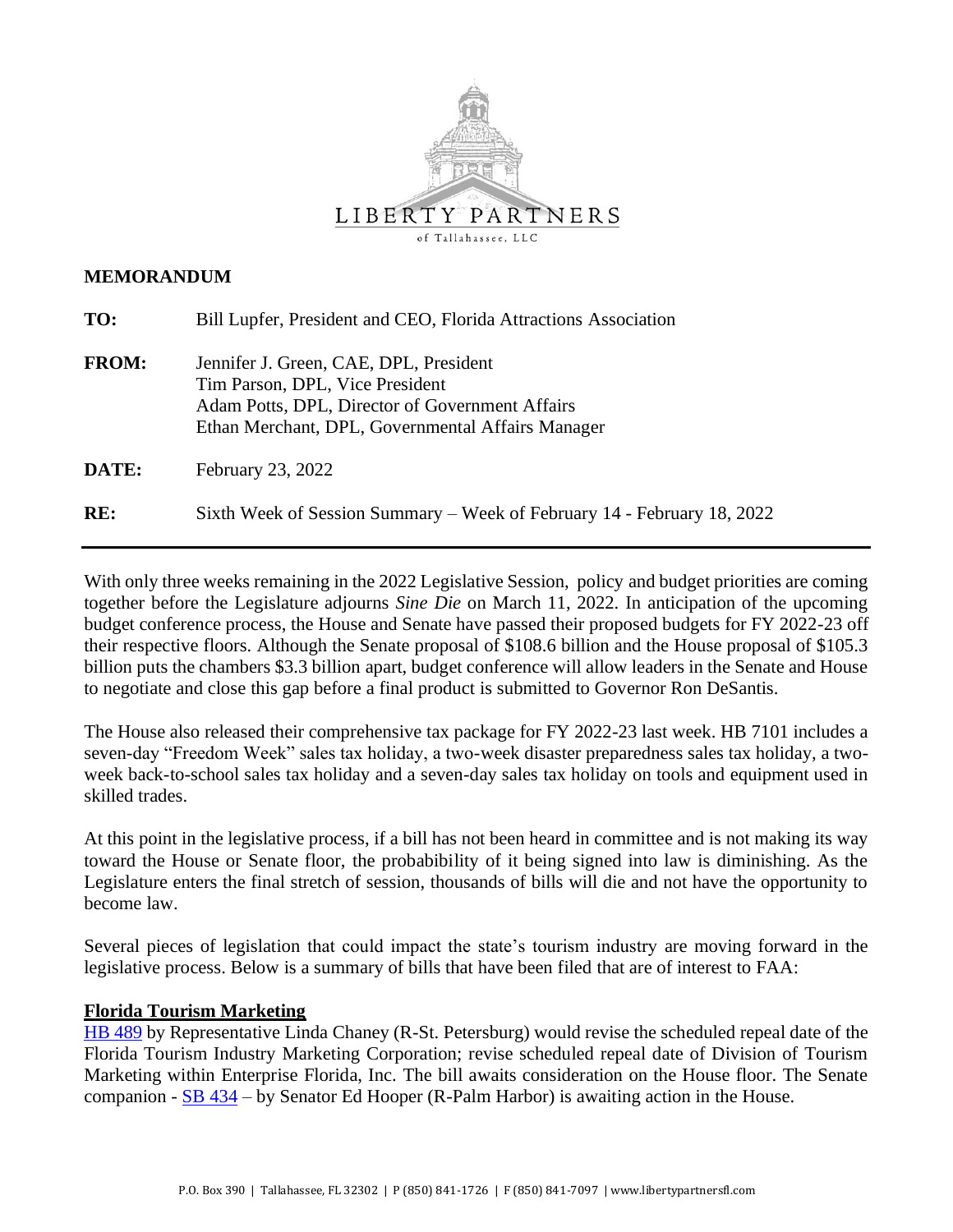February 23, 2022 Page 2

### **Tourist Development Taxes**

[HB 673](https://www.myfloridahouse.gov/Sections/Bills/billsdetail.aspx?BillId=74794&SessionId=93) by Representative Jason Shoaf (R-Blountstown) would authorize certain coastal counties to be reimbursed for use of tourist development tax revenues for tourism training; revise the percentage of tourist development tax revenues that may be used to reimburse for expenses incurred in providing public safety services; authorizee certain rural counties to be reimbursed for use of tourist development tax revenues for certain purposes regardless of whether certain other requirements are met. The bill unanimously passed the House Ways and Means Committee on Thursday, February  $17<sup>th</sup>$  and awaits its final hearing in the House Commerce Committee. The Senate companion – [SB 1542](https://www.flsenate.gov/Session/Bill/2022/1542) – by Senator George Gainer (R-Panama City) is awaiting its first hearing in the Senate Commerce & Tourism Committee.

#### **Tourist Development Taxes**

[HB 6075](https://www.myfloridahouse.gov/Sections/Bills/billsdetail.aspx?BillId=73902&SessionId=93) by Representative Anna Eskamani (D-Orlando) would remove a provision requiring a specified percentage of all tourist development tax revenues to be used to promote & advertise tourism. The bill awaits its first hearing in the House Tourism, Infrastructure & Energy Subcommittee. The Senate companion - [SB 1898](https://www.flsenate.gov/Session/Bill/2022/1898) – by Senator Gary Farmer Jr. (D-Fort Lauderdale) is awaiting its first hearing in the Senate Commerce & Tourism Committee.

#### **Local Tax Referenda Requirements**

[HB 777](https://www.myfloridahouse.gov/Sections/Bills/billsdetail.aspx?BillId=75205&SessionId=93) by Representative Will Robinson (R-Bradenton) would require referenda elections related to tourist development taxes, tourist impact taxes, children's services & independent special district property taxes, increases in county & municipal ad valorem tax millages, ninth-cent fuel tax, local option fuel taxes, & certain school district millage elections to be held on day of general elections. The bill awaits its final hearing in the House State Affairs Committee. The Senate companion – [SB 1194](https://www.flsenate.gov/Session/Bill/2022/1194) – by Senator Jim Boyd (R-Bradenton) is awaiting its final hearing in the Senate Appropriations Committee.

# **HB 9 - Consumer Data Privacy**

[HB 9](https://www.myfloridahouse.gov/Sections/Bills/billsdetail.aspx?BillId=76556&SessionId=93) by Representative Fiona McFarland (R-Sarasota) would require collectors to provide notice to consumers about data collection, sharing, & selling practices; provide consumers the right to request data be disclosed, deleted, or corrected & to opt-in or opt-out of sale or sharing of such data; provide nondiscrimination measures, methods for requesting data & opting-in or opting-out of sale or sharing of such data, private cause of action, enforcement, & jurisdiction; preempt regulation of consumer date collection, sharing, & selling to the state. The bill is scheduled to be considered in the House Judiciary Committee on Wednesday, February 23<sup>rd</sup>. The Senate companion – **[SB 1864](https://www.flsenate.gov/Session/Bill/2022/1864)** – by Senator Jennifer Bradley (R-Orange Park) is awaiting its first hearing in the Senate Commerce and Tourism Committee.

# **Acceptance of Cash Payments by Businesses**

[HB 233](https://www.myfloridahouse.gov/Sections/Bills/billsdetail.aspx?BillId=73352&SessionId=93) by Representative Matt Willhite (D-Wellington) would require certain businesses to accept cash payments for services; prohibit fees or conditions for such transactions; provide exceptions, penalties, & rulemaking authority. The bill is awaiting its first hearing in the House Insurance & Banking Subcommittee. The Senate companion  $-$  [SB 408](https://www.flsenate.gov/Session/Bill/2022/408)  $-$  by Senator Shevrin Jones (D-Miami Gardens) is awaiting its first committee stop in the Senate Commerce & Tourism Committee.